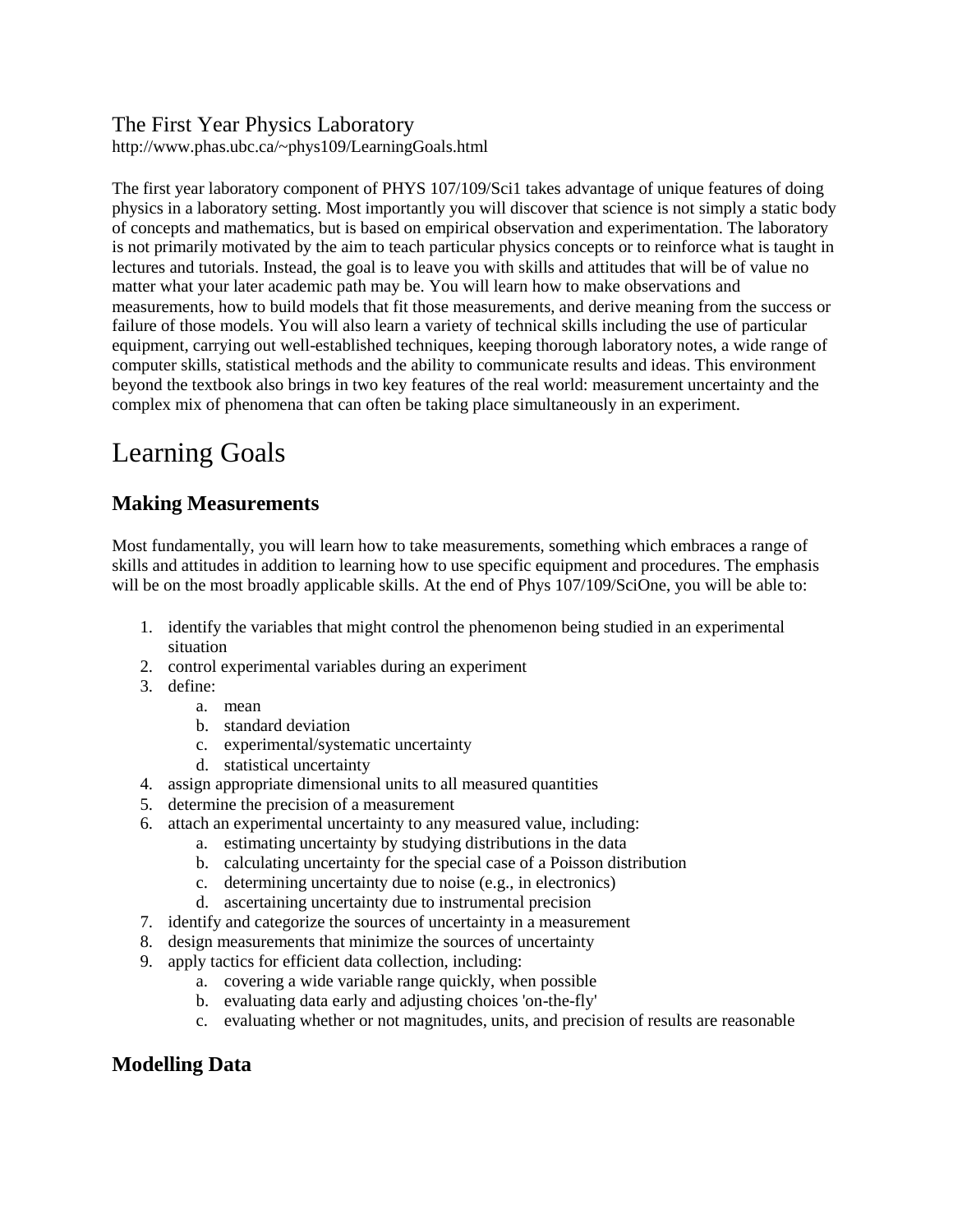You will also learn an essential step in the association of empirical measurements with theory, which is modelling data. This includes building an awareness of how data sets can differ from one another, the acquisition of some technical skills, and the ability to make connections between discrete data and mathematical functions. At the end of Phys 107/109/SciOne, you will be able to:

10. define:

- a. linear growth
- b. exponential growth
- c. exponential decay
- d. power law behaviour
- e. power law scaling
- 11. create a two-dimensional scatter plot of data on linear scales
- 12. create a histogram
- 13. provide a verbal description of any given two-dimensional scatter plot of data on linear scales
- 14. linearize:
	- a. exponential distributions, by using semi-log plots
	- b. power law distributions, by using log-log plots and power law scaling
- 15. extract meaning from the slope and intercept of data which has been linearized

### **Statistics and Data**

Furthermore, you will learn some of the basic and proper statistical treatments of data and models. This includes understanding how and when to apply certain calculations, and also the development of your ability to make evaluations of your data and models based on these calculations. At the end of Phys 107/109/SciOne, you will be able to:

- 16. calculate:
	- a. the mean of a data set
	- b. the standard deviation of a data set
	- c. the uncertainty in the mean of a data set
- 17. weigh the relative importance of numbers that have differing uncertainty
- 18. recognize whether numbers with an associated uncertainty are in agreement with one another or not
- 19. calculate the reduced chi square statistic, which entails:
	- a. a weighted, linear least-squares fit to a straight line
	- b. a weighted, non-linear least-squares fit to a model
		- i. and, from each, extract meaning and numerical values with uncertainties of the fit parameters
- 20. calculate the uncertainty in slope of a linear model
- 21. judge whether or not a model fits a data set

### **Higher Level Skills and Attitudes**

Lastly, you will develop some beneficial habits of the mind. These are meta-skills that might be considered the next level in your ability to handle an experiment. At the end of Phys 107/109/SciOne, you will be able to:

22. offer a plausible modification or further tests when confronted by a disagreement with an expected model